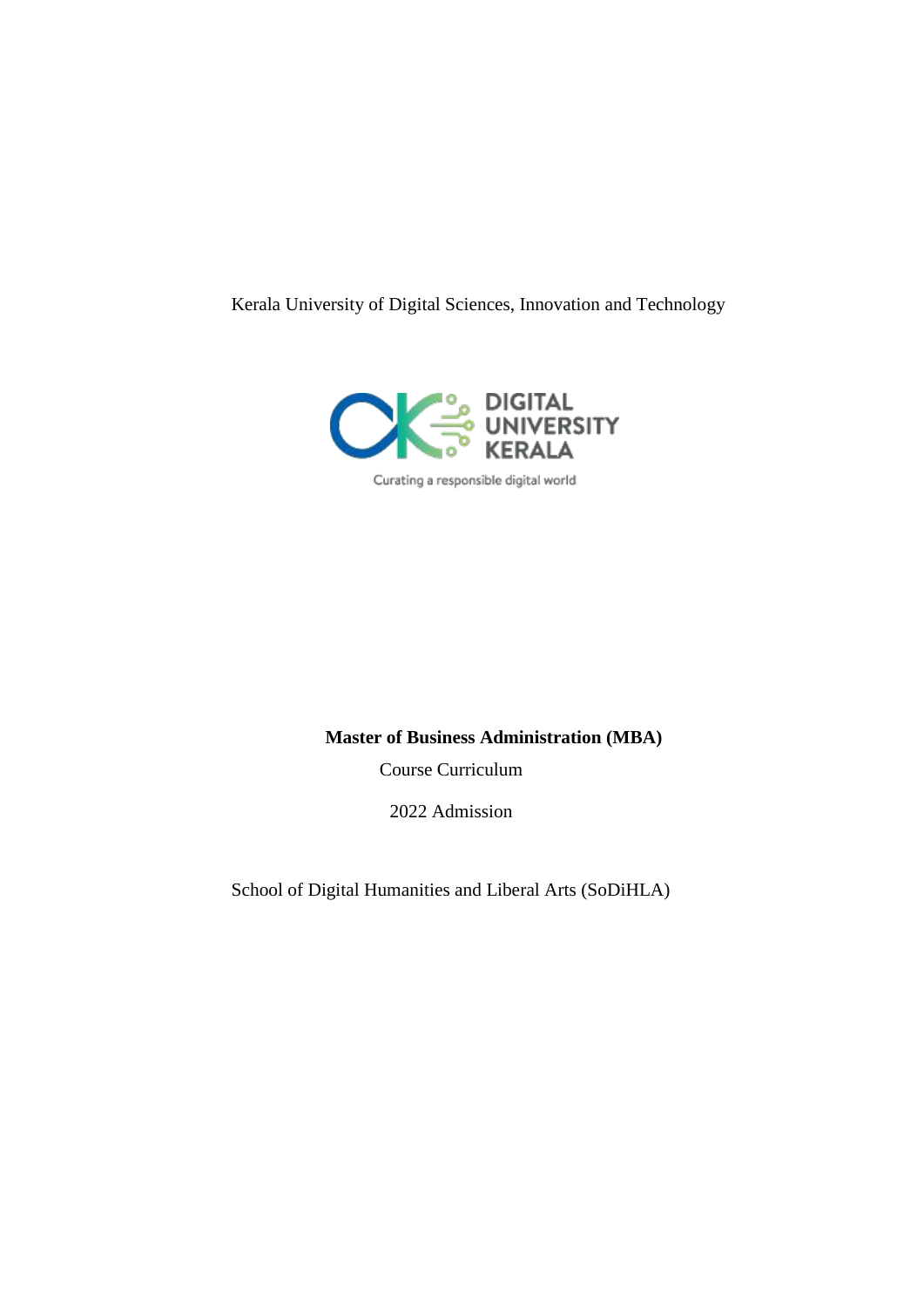# **MBA Program of DUK**

The Master's program in Business Administration, which is the World's flagship management qualification that creates professionals who become business leaders, has never seemed more relevant than now as technology creates ever new possibilities in business, innovation and entrepreneurship. The 2-year, full-time, regular, campus-based MBA program of Digital University Kerala (DUK) will draw on the institution's two decades of experience in digital technologies and management. On-campus immersive experience and peer learning are the most vital aspects of an MBA program, augmented by online components, not only for their richness and diversity, but also for equipping students with the digital platform skills necessary for success in the digital era. Building on a strong foundational substrate on management concepts, the DUK's MBA program will offer a range of electives in functional areas as well as in application domains like business analytics, digital governance, technology management, information security management, and digital transformation. The program will emphasize the development of cognitive capacities for systems thinking, creativity, empathy, leadership, cultural agility, emotional intelligence, dynamic decision making and the ability to drive transformation.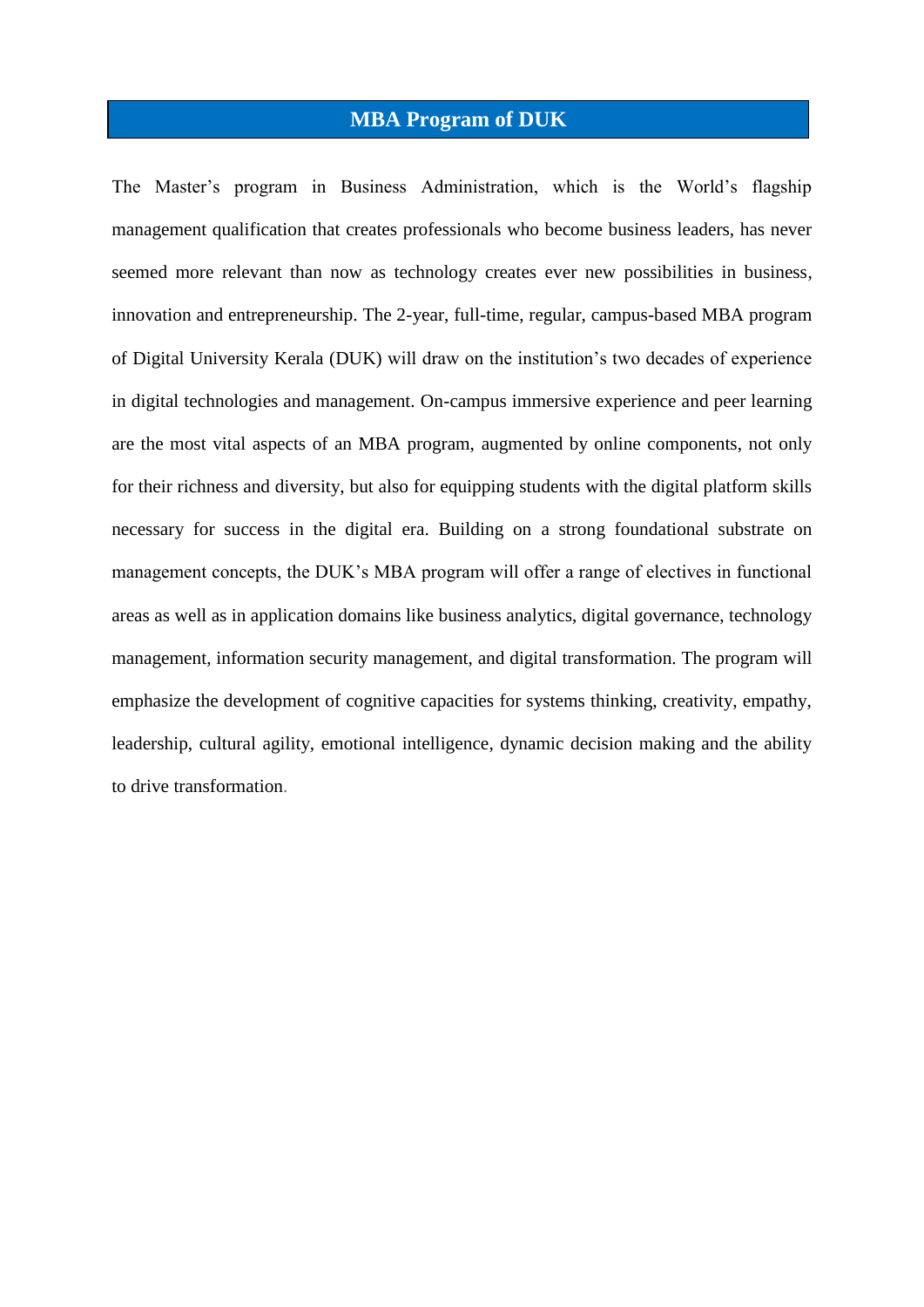# **Eligibility Requirements**

| <b>Program</b>                                                              | <b>Specializ</b>                                                                | <b>Duration</b> | <b>Minimum Eligibility for admission</b>                                                                                                                                                                                                                                                                                                                                                                                                                                                                                                                                                                                                                                                                                                                                                                                                                                                                                                                                                                                                                                                                                                                                                                                                                                                                                                                                                                                                                                                                                                                                                            |
|-----------------------------------------------------------------------------|---------------------------------------------------------------------------------|-----------------|-----------------------------------------------------------------------------------------------------------------------------------------------------------------------------------------------------------------------------------------------------------------------------------------------------------------------------------------------------------------------------------------------------------------------------------------------------------------------------------------------------------------------------------------------------------------------------------------------------------------------------------------------------------------------------------------------------------------------------------------------------------------------------------------------------------------------------------------------------------------------------------------------------------------------------------------------------------------------------------------------------------------------------------------------------------------------------------------------------------------------------------------------------------------------------------------------------------------------------------------------------------------------------------------------------------------------------------------------------------------------------------------------------------------------------------------------------------------------------------------------------------------------------------------------------------------------------------------------------|
|                                                                             | ation                                                                           |                 |                                                                                                                                                                                                                                                                                                                                                                                                                                                                                                                                                                                                                                                                                                                                                                                                                                                                                                                                                                                                                                                                                                                                                                                                                                                                                                                                                                                                                                                                                                                                                                                                     |
| Full-time<br>campus-based<br>Master of<br><b>Business</b><br>Administration | General<br>MBA with<br>electives in<br>functional<br>and<br>domain<br>verticals | 2 years<br>(4)  | The qualifying degree will be Bachelor's degree of at least<br>semesters) 3 years duration or Master's degree of at least 2 years<br>from<br>a recognised university. Entry-level<br>duration<br>requirement is a minimum score of 60 percentage marks<br>OR CPI/CGPA of 6.5 or above in 10 points in the<br>qualifying degree. Rounding off of marks is not allowed. A<br>candidate with CGPA less than 6.5 will also be eligible if<br>the equivalent percentage for graduation is above 60% as<br>per the respective university norms for conversion from<br>CGPA to percentage. In such a case, the candidate will<br>have to produce the official document or percentage<br>equivalence certificate from the respective university<br>showing CGPA to percentage conversion norms, at the time<br>of admission. Students who have scored less than 60% in<br>their graduation degree are not eligible for admission to the<br>courses of Digital University Kerala. Candidates belonging<br>to SC/ST and Persons with Disabilities (PwD) categories<br>are eligible for applying if they have minimum pass marks<br>in the qualifying examination. SEBC candidates of Kerala<br>State who are certified as belonging to non-creamy layer<br>are eligible for 5% relaxation in the minimum required<br>marks for qualifying examination, provided that the<br>candidates have passed the examination. Students appearing<br>for final year exams in 2022 can also apply. However,<br>admission if offered will be subject to satisfying the<br>eligibility criteria latest by 31st January 2023 |

Total Credits for the two-year program: **100**

- University Core: 10 Credits
- Semester credits: 80 Credits
	- o First semester -20 credits
	- o Second semester 23 credits
	- o Third semester-19 credits
	- o Fourth semester-18 credits
- Summer Internship: 10 Credits

As per the University norms, 1 credit equals 15 hours of contact classes per semester or 30 hours of student workload (assignments, field studies, self study, case preparations, etc.) per semester.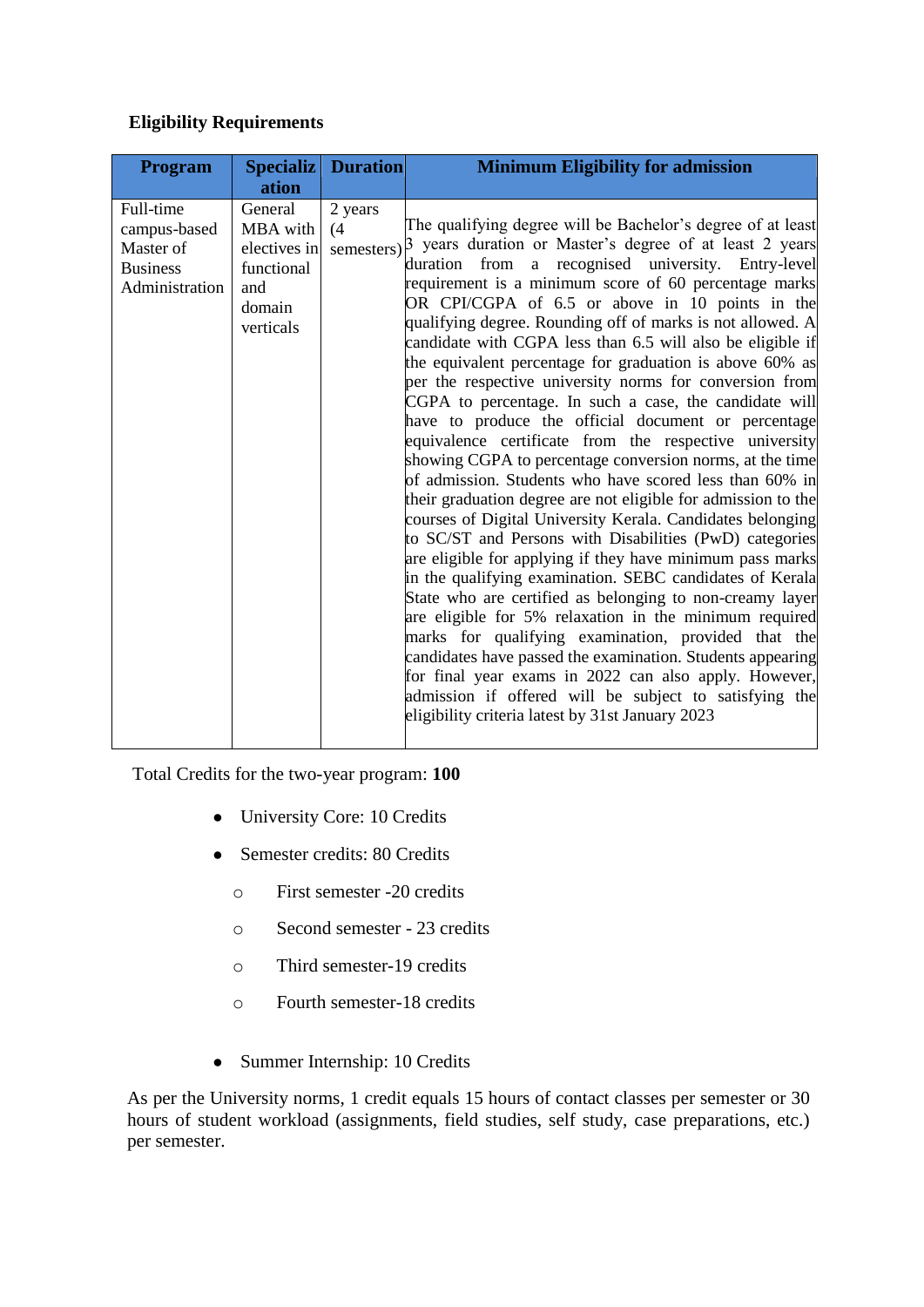# **Semester wise Break-up of Courses for 4 semesters**

| <b>University Core</b>                           |                                                                       |                |  |
|--------------------------------------------------|-----------------------------------------------------------------------|----------------|--|
| <b>Title of the Course</b><br><b>Type of the</b> |                                                                       | <b>Credits</b> |  |
| <b>Course</b>                                    |                                                                       |                |  |
|                                                  | University Core 1   Digital Access for Community Empowerment          | 3              |  |
|                                                  | (DACE)                                                                |                |  |
|                                                  | University Core 2   Digital Experience Laboratory (Data Visualization | 4              |  |
|                                                  | and spreadsheet modeling)                                             |                |  |
|                                                  | University Core 3   Design Thinking and Innovation                    | 3              |  |
| <b>Total Credits</b>                             |                                                                       | 10             |  |

| <b>Semester 1</b>                         |                                      |                |
|-------------------------------------------|--------------------------------------|----------------|
| <b>Title of the Course</b><br>Type of the |                                      | <b>Credits</b> |
| <b>Course</b>                             |                                      |                |
| Program Core 1                            | <b>Decision Analysis</b>             |                |
| Program Core 2                            | <b>Organisational Behaviour</b>      |                |
| Program Core 3                            | <b>Managerial Economics</b>          |                |
| Program Core 4                            | <b>Legal Environment of Business</b> |                |
| Program Core 5                            | <b>Accounting for Managers</b>       | 3              |
| Program Core 6                            | <b>Marketing Management</b>          | 3              |
| Program Core 7                            | <b>Managerial Communication</b>      |                |
| <b>Total Credits</b>                      |                                      | 18             |

| <b>Semester 2</b>                                |                                                     |                |  |
|--------------------------------------------------|-----------------------------------------------------|----------------|--|
| <b>Title of the Course</b><br><b>Type of the</b> |                                                     | <b>Credits</b> |  |
| <b>Course</b>                                    |                                                     |                |  |
| Program Core 8                                   | Leadership and Change Management                    | 3              |  |
| Program Core 9                                   | <b>Operations Management</b>                        | 3              |  |
| Program Core 10                                  | Macroeconomics                                      | 3              |  |
| Program Core 11                                  | Corporate Finance                                   | 3              |  |
| Program Core 12                                  | <b>Marketing Research</b>                           | 3              |  |
| Program Core 13                                  | <b>Lifelong Learning and Critical Thinking</b>      | 2              |  |
| Program Core 14                                  | Business Ethics and Corporate Social Responsibility | 2              |  |
| Workshop-1                                       | IR 4.0 Management - 20 hours                        | 1.5            |  |
| Workshop-2                                       | Sustainability and Business - 20 hours              | 1.5            |  |
| <b>Total Credits</b>                             |                                                     | 22             |  |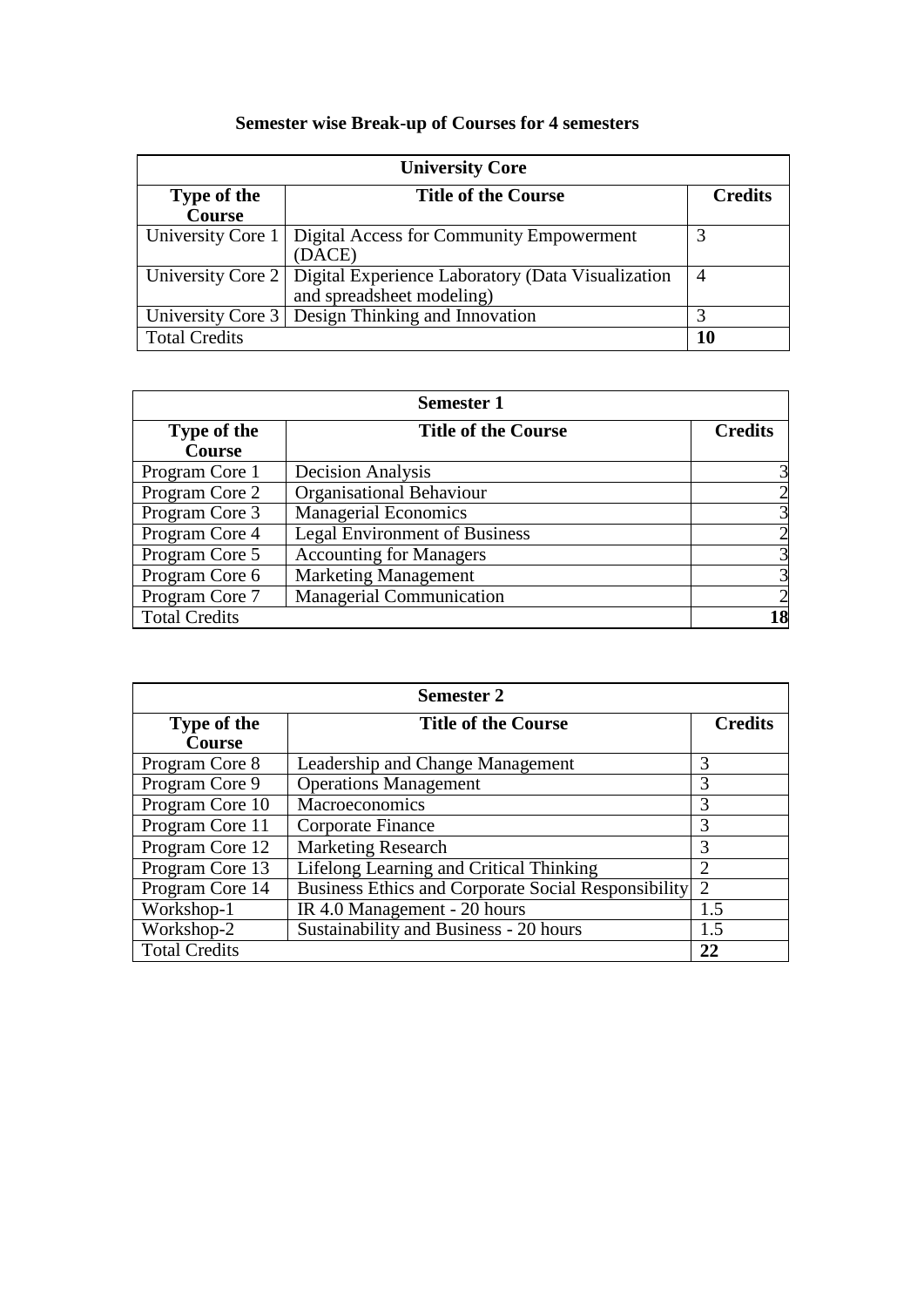| <b>Summer Internship</b>  |                              |                |  |
|---------------------------|------------------------------|----------------|--|
| <b>Type of the Course</b> | <b>Title of the Course</b>   | <b>Credits</b> |  |
| Internship                | Summer Internship (10 weeks) |                |  |
| <b>Total Credits</b>      |                              | 10             |  |

After the  $2<sup>nd</sup>$  semester, the students are required to work on a summer internship assignment in an organization for a period of about 10 weeks. The internship will be evaluated by the organization and by the faculty based on a case study report that the interns prepare. A satisfactory rating on the evaluation is mandatory to complete the requirements for awarding the degree.

| <b>Semester 3</b>         |                                          |                |  |
|---------------------------|------------------------------------------|----------------|--|
| <b>Type of the Course</b> | <b>Title of the Course</b>               | <b>Credits</b> |  |
| Program Core 15           | <b>Strategic Management</b>              | 3              |  |
| Program Core 16           | Disruptive and structural changes in the | 2              |  |
|                           | environment                              |                |  |
| Program Elective 1        |                                          | 3              |  |
| Program Elective 2        |                                          | 3              |  |
| Program Elective 3        |                                          | 3              |  |
| Program Elective 4        |                                          | 3              |  |
| Program Elective 5        |                                          | 3              |  |
| Program Elective 6        |                                          | 3              |  |
| <b>Total Credits</b>      |                                          | 23             |  |

| <b>Semester 4</b>         |                                    |                |  |
|---------------------------|------------------------------------|----------------|--|
| <b>Type of the Course</b> | <b>Title of the Course</b>         | <b>Credits</b> |  |
| Program Core 18           | Strategic Management of Innovation |                |  |
| Program Core 19           | Integrated simulation              |                |  |
| Program Elective 7        |                                    |                |  |
| Program Elective 8        |                                    |                |  |
| Program Elective 9        |                                    |                |  |
| Program Elective 10       |                                    |                |  |
| <b>Total Credits</b>      |                                    | 17             |  |

#### **DACE Extension project:**

A socially relevant project may be taken up spanning the  $3<sup>rd</sup>$  and  $4<sup>th</sup>$  semesters as a non-credit mini-project. This is conceived as an extension of the Digital Access for Community Empowerment course in the first semester. Students will work in teams on a problem of social relevance or for community development. The projects should involve on-the-field components and should be carried out under the supervision of a faculty member. The projects will be evaluated by a committee. A pass in the DACE Extension project is a mandatory requirement for the award of the degree.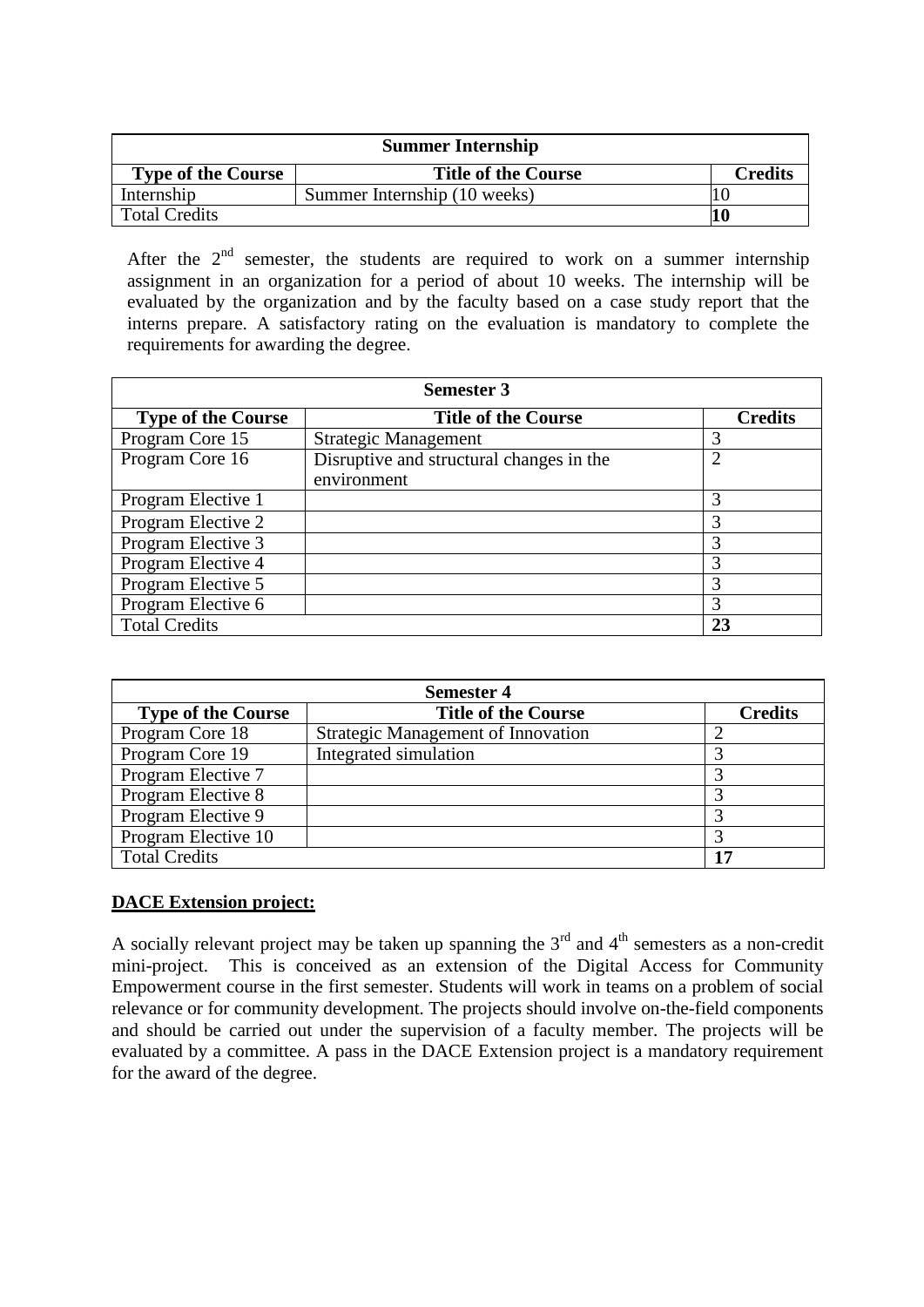#### **Start-up project: Product development/service and marketing- 9 credits**

Spanning the 3rd and 4th semesters, student teams consisting of 1 to 3 students may choose a "Start-up project" as an elective. In this elective, students learn to apply the concepts of design thinking, engineering, finance, marketing and business organization to identify unmet customer needs, design new products or services that meet those needs, and develop business models to support the creation and launch of those products or services. Students will learn critical and broadly applicable techniques about starting and launching a start-up. By the end of the course, student teams will have developed, prototyped, and tested a novel product or service, a business model, and a company creation plan. The elective will have a total of 9 credits spread across two semesters.